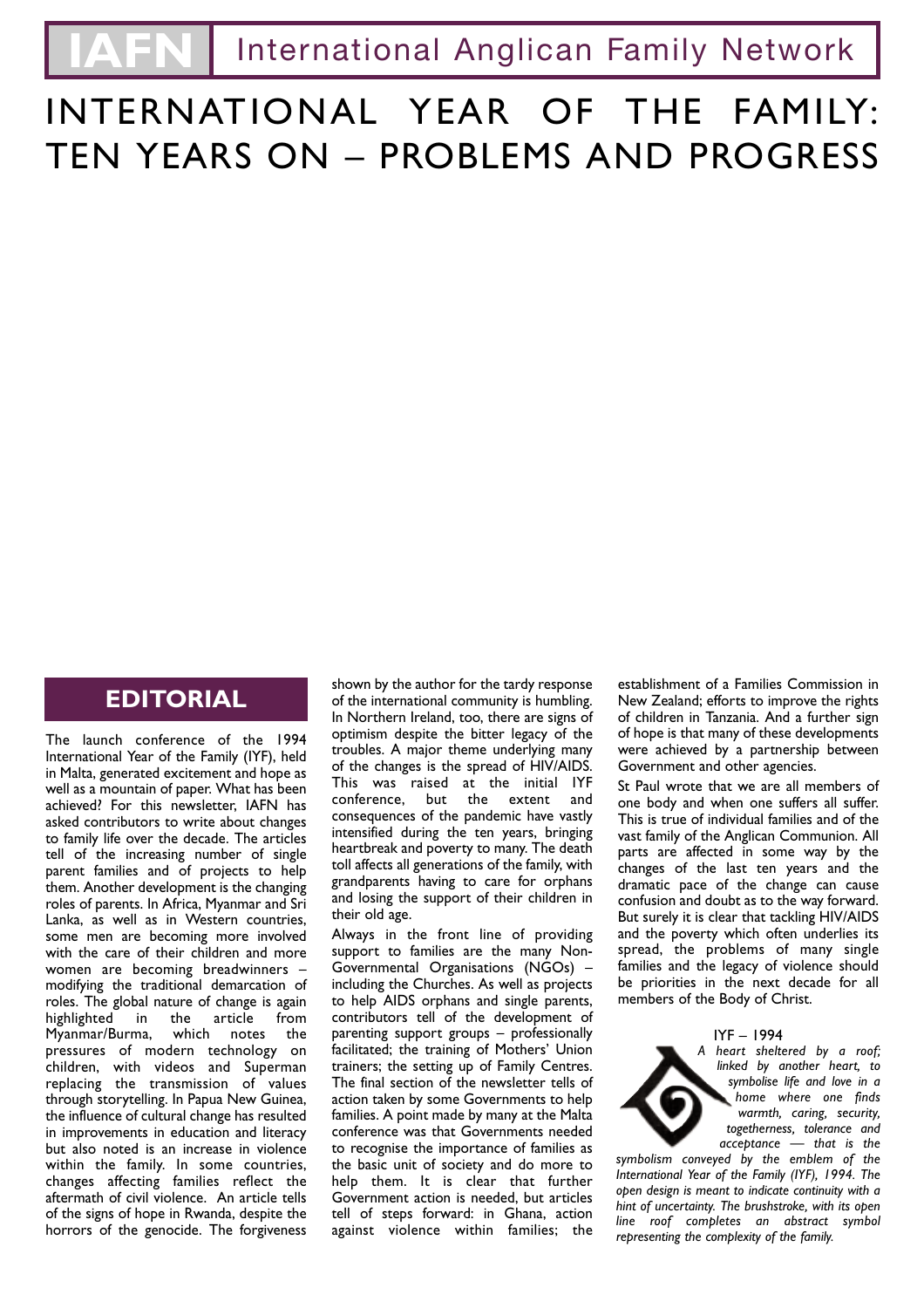Papua New Guinea, the vast majority of whose population live in rural areas, has undergone tremendous changes since gaining independence in 1975. In traditional PNG societies, a family meant the "extended family" and included grandparents, aunts, uncles and cousins. "Family" was not the nuclear family we have today of a father, mother and children. These extended families lived in closely-knit communities where the roles and responsibilities of its members were distinctive. These communities had social systems which governed the actions of its members. They also had ways of dealing with members who did not adhere to community norms. Today however, PNG communities are in touch with other communities and the outside world. The influence of media on the lives of families is massive. Both television and newspapers are easily accessible to families and make people aware that PNG is no longer isolated but belongs to the global community.

### **Advances for families in the past ten years**

Families in PNG have seen an improvement in the education system during the past years. Most parents choose to send their children to Church agency rather than Government schools as they have a proven success rate. A few years ago, the Government introduced "Educational Reforms" which provided more opportunities for children and attempted to educate all citizens. Literacy has also improved in the past ten years. The country's only female Parliamentarian, Lady Carol Kidu, has been at the forefront in advocating literacy programmes. With her support and Government endorsement, the media are promoting literacy. Churches

are also doing their best to promote literacy development.

PNG also has groups like the "Eastern Highlands Family Voice" and "Marriage and Family Life Office" which specialize in providing assistance and awareness on family issues. With support from other groups in town, the "Eastern Highlands Family Voice" initiated a move towards greater networking with the Justice Department. A committee called Provincial Family and Sexual Violence Action Committee, made up of health professionals, a magistrate, police, probation officers, welfare workers and others, meets regularly to discuss family matters and ways forward. The committee acts also as an advisory board for the Government and the groups represented. It is very active in the Eastern Highlands and similar committees are planned for other Provinces.

### **Problems**

Family violence has increased tremendously over the past years. The media reports family violence, rape and incest cases almost daily. What is most disturbing is the rise of sexual violence against women and girls, together with physical violence. Although intruders into family homes carry out some assaults, family members do most of them.

Another increasing problem is couples getting involved in extra-marital affairs. This is becoming a serious concern for families since it is splitting them apart. It is claimed that more men than women are involved in extra-marital affairs and most female prisoners today are in prison for stabbing their husbands or their husbands' mistresses to death.

Polygamy is also on the rise and creating huge problems. This is not a new problem

since polygamy was always present in the past, but today it seems that anybody can marry any number of wives they want regardless of whether they can support them. Today in the Highlands, more young women are choosing to become second or third wives because they think older men have more money. Other young women are choosing to be second or third wives married to older men because of HIV/AIDS. They are convinced that as second or third wives to older men they are safe against contracting HIV/AIDS. This false assumption is terrifying but nobody will convince them otherwise.

A child begging for food and money on the streets is becoming a common sight. It is common knowledge also in the Highlands that criminals use children to steal from people's homes. It seems that children are doing this because parents are working and not spending enough time with them. For a nation that prides itself on its strong kinship systems, it is sad to see children roaming the streets. This is a very new phenomenon in PNG. Families have always taken care of their own people and nobody ever begged for food.

### **Conclusion**

Many problems have come with so-called modernization. On the other hand, life for families has also improved because PNG has embraced changes coming from the outside wholeheartedly. Papua New Guineans cannot dwell on the past nor can they ignore it. They need to use the good things of the past as a stepping stone into the future.

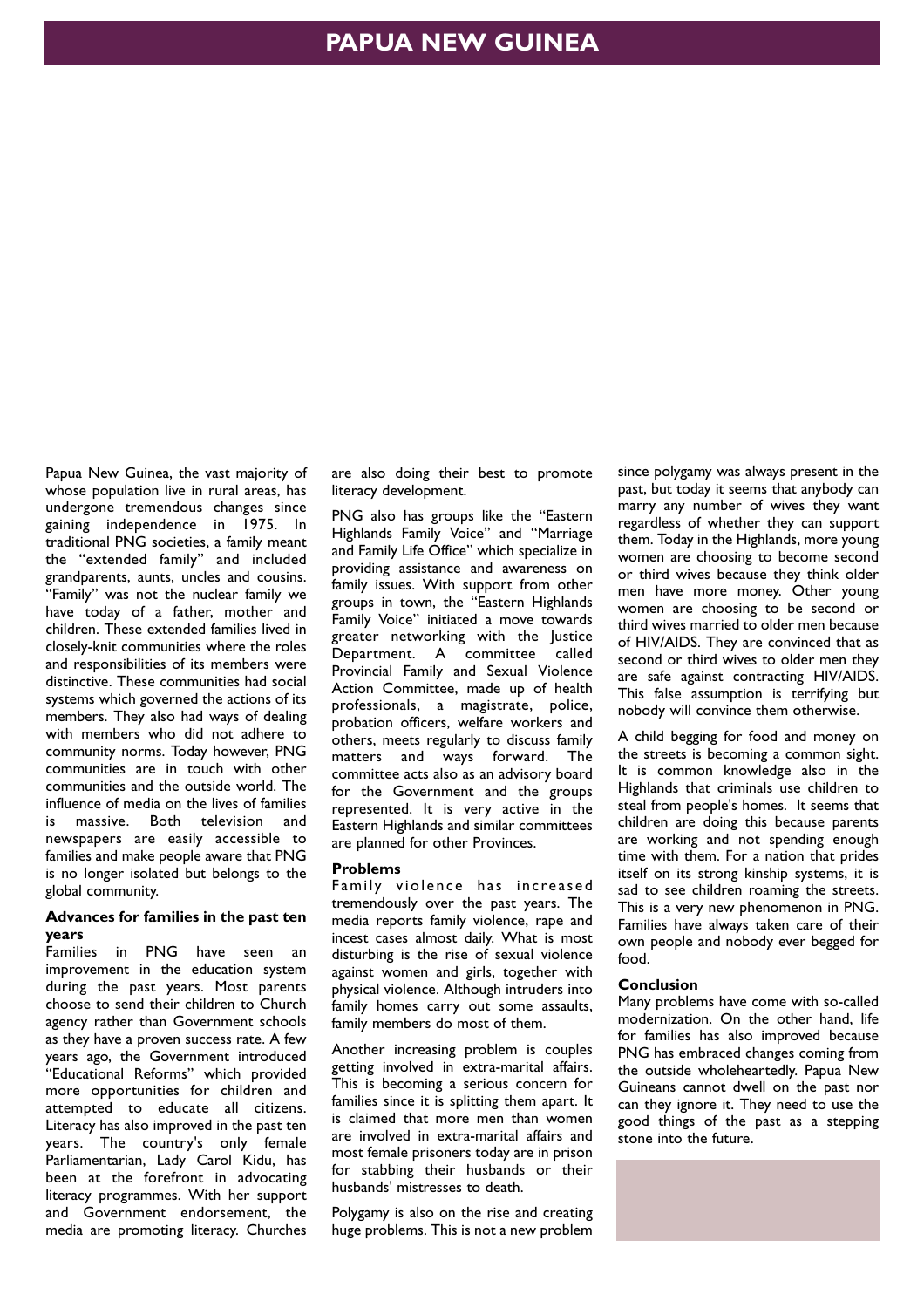### **SRI LANKA**

#### **Family life – changes, problems and advances**

Family life in Sri Lanka has seen several challenges over the past decade.

The civil war, foreign migrant labour and growing divorce rates have led to an increase in single parent families. This undoubtedly has had negative effects. The absence of a second bread winner has brought additional strain on already deprived families. Long separation amongst spouses, due to distant employment, has sometimes led to marital breakdown and infidelity.

On deeper reflection, some positive aspects may also be observed. After the loss of husbands, culturally and economically dependent widows are increasingly being compelled to take initiatives and responsibility for family life. The spirituality and courage of some of these women offer fine role models for others and there is growing social acceptance of widows as persons who make a valuable contribution to society.

Also, in many instances where mothers migrate for labour, fathers who stay behind take on new roles as carer of children and provider of food. This balances parental responsibility and reduces the gap between gender roles.

Parallel with these developments however, the trend of domestic violence and male hierarchy still continues. The media, women's organisations and the Church, challenge these trends, calling for dignity and the empowerment of women and equal community amongst males and females. A serious obstacle met in

countering this hierarchy is the cultural expectation women also endorse – that they should remain submissive or subdued. Shame (of divorce) and economic dependence add pressure on women to endure these injustices.

A development within poor and middle class urban families in particular, is the dual hardship that working women face in having to supplement income as well as "carry the home" through traditional chores and responsibilities. In spite of some welcome exceptions, women by and large continue to carry the heavier load.

The crisis of uprooted and displaced families due to the war has not been adequately addressed. Sudden changes in habitat, livelihood and routine affect the psyche of the family and reduce rural resilience and dynamism. This results in depression, a sense of insecurity and hopelessness, indifference and the inability to dream dreams. Youth are most vulnerable and liable to be misled and even enticed into violent "causes" and crime.

Another noticeable shift in family life is the change in the central influence of parents in the choice of marriage partners for their adult children. While in urban communities young couples are clearly deciding for themselves, and in very conservative communities parents still make the selection, there is a growing compromise in semi-urban communities where the young people decide but also value parental approval. Also, the rise in priority of qualifications and careers amongst women has delayed the age of marriage and child-bearing.

Another clear change in the quality of family life is the shift in some circles towards the institutionalised care of elders. This is largely due to the migration of families for economic and security reasons, and the prohibitive cost of paid domestic aid. When this happens grandparents and grandchildren are distanced from each other and the extended family system that forges strong community ties is undermined.

These trends are influenced by unprecedented socio-economic factors. The task is to evaluate these factors and discern and inculcate values that stimulate community life and safeguard personal dignity, freedom and growth. The Church and other concerned groups have sought to respond to this challenge mainly at the pastoral and educational level. Education, nutritional feeding centres-cum-preschools, medical clinics, seminars, family, pre-marital and marriage counselling, training and equipping for self-help and employment, relief and rehabilitation etc. form these programmes. Yet much more needs to be done. Inter-faith and ecumenical work require more emphasis, as also do progressive legislation and the securing of rights for women and children. Shared responsibility in these concerns brings the added bonus of much needed social trust.

**3**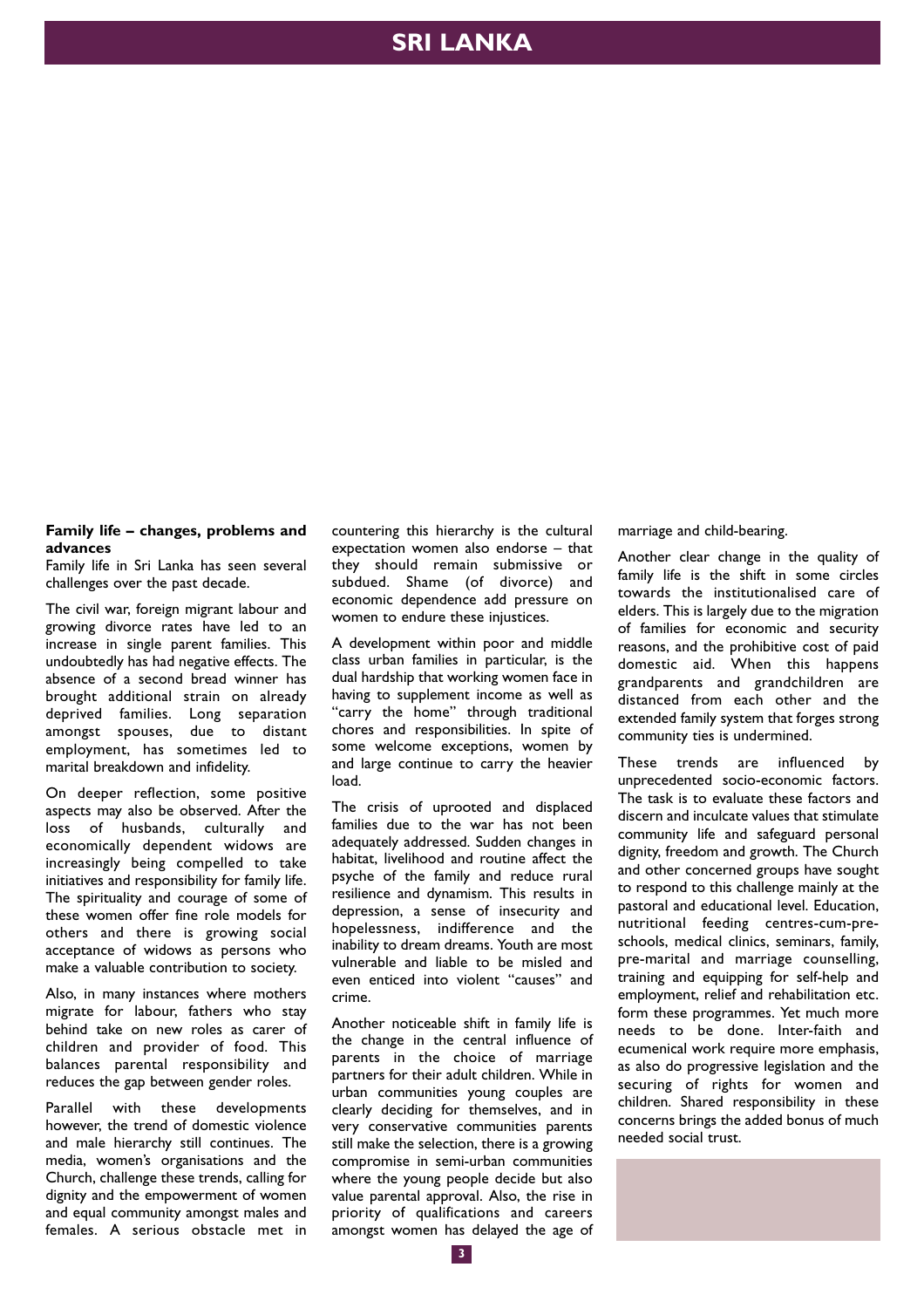### **UGANDA**

acquired. This centre is under the auspices of Youth for Christ Uganda which is affiliated to Youth for Christ International.

Uganda has the highest teenage pregnancy rate in Sub-Saharan Africa. Over 4000 pregnant girls have come to the centre over the last ten years hoping they can be helped to procure an abortion. This is a Christian organisation that does not support abortion. Many of the girls think abortion is simply getting rid of a pregnancy. They do not know the details and when they discover them they usually keep the pregnancy. They are then given an option of staying at the centre if their parents will not let them stay at home. A few, however, still want an abortion and they go off to get it somewhere else. Unfortunately, there have been a number who come to the centre for post-abortion counselling, who are suffering from the psychological and emotional effects of having an abortion. Abortion is illegal in Uganda.

The centre has a warden who stays at the house with the girls and counsellors who talk to them and try to help them through this difficult time. The pregnant girls are welcome to stay until they have the baby and during this time their parents are contacted and talked to. During their stay, they are trained in skills such as cookery and tailoring. Those who return home and cannot go back to school are welcome to continue this training. The centre has also started a new programme of finding sponsors and raising funds to pay school fees for those who want to go back to school. Our centre is charitable with free counselling and other services, and our support is from churches and individuals, mainly from outside our country.

These girls are shown the love and the gospel of Jesus Christ is shared with them and some of them accept Jesus as their Saviour. Most of the girls have been through hard times and it is not their fault. Some have been raped while others were taken advantage of. The challenge to parents is to love your children unconditionally, for we have found out that love changes lives and it will change them!

### **A shelter for pregnant girls**

The number of young mothers has increased in the past ten years. This is due to the increase of HIV/AIDS female orphans who are not cared for by their guardians. These young girls look for false love, get pregnant and are abandoned by their sexual partners. There are many factors contributing to the increase of young mothers but this is high on the list. There is also the free distributing of condoms which prompts young boys and girls to have sex even when not knowing how to use them. And of course the condoms are not as 100% safe as most of the young girls think.

The troubles of the North of Uganda have left many girls homeless and they find themselves being used by the soldiers, rebels or "sympathisers" who give money and so expect to sleep with them. These become young mothers and are helpless. This makes me weep inside

because there is little or no help for such mothers in this part of our country.

Most of us do not know how to relate to girls who get pregnant out of wedlock, worst of all when they are our daughters and bring shame to our family. Many of us pass harsh judgment on them. We have no mercy, we say, "Didn't they do wrong!" What would lesus do? Love them. And it is this love that will turn their lives around.

Ten years ago, when I was the Namirembe Diocesan Mothers' Union President, I realised the need to offer counselling services especially for mothers and daughters in the Diocese. Starting in the Mothers' Union office, it soon became apparent that another place would be needed. I am glad to say that now a larger house, which can accommodate 20 girls at any one time with counselling rooms, has been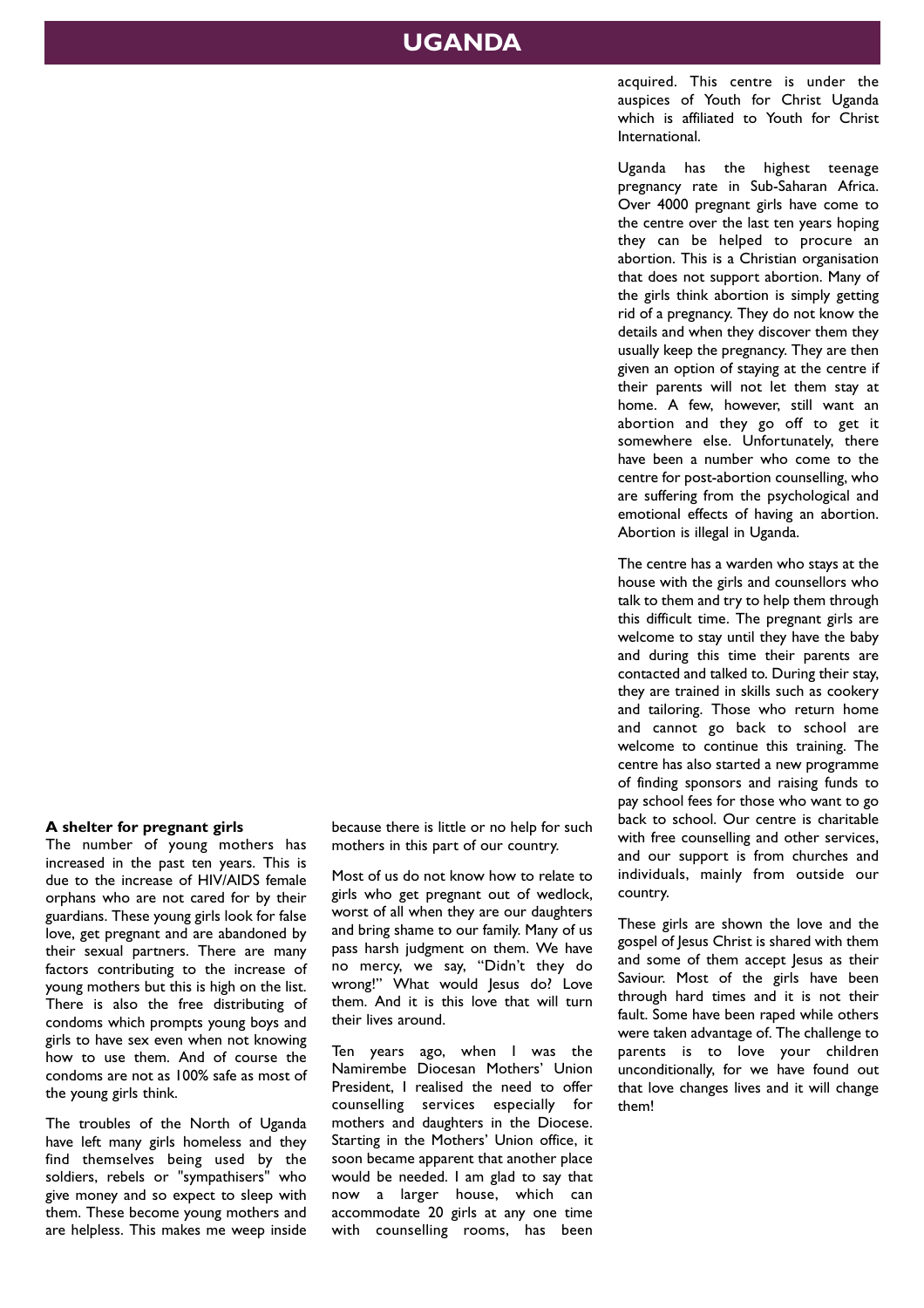### **MALAYSIA**

#### **Story of a single parent**

Malaysia is a beautiful, fast developing South-East Asian country. Its people are multi-racial and multi-religious. But it is also an Asian country with ancient, conservative Asian traditions about family life and filial piety.

Sometimes it is hard to link our old world traditions with our modern way of living.

One thing affecting family life in our Asian countries is the rise of divorces resulting in the increase of single parents, mainly mothers. In a predominantly patriarchal society, this is a major social change.

I am a Malaysian of Indian-Chinese/Thai descent. Twenty-two years ago my husband told me that he was seeing another woman. On the day he told me that, I discovered I was pregnant with our child. It was a traumatic day.

Twenty-two years ago, I could not go out and share this with my family and friends. Divorce was taboo in the Indian society I lived in. We were not even encouraged to say the word "divorce".

What made it even harder was that I am theologically trained. I was a full-time church worker who had resigned to get married. I was expected to have a happy, secure marriage. So for me, the stigma was more than social; it affected my spiritual journey. When I finally told my eldest sister the terrible news it was three years later. Our family had never had a separation or divorce before. In Indian society, this might hamper the chances of other females getting a husband. At Church, when I told my vicar, he even said that I should remain in the matrimonial home if the other woman moved in.

After three painful months of separation, my husband asked for a reunion and I was overjoyed. But it was not to last. Six more years of pretence and living separate lives in the same home followed, and then my husband moved out. I had refused to initiate divorce, so after two years of separation, I was served with divorce papers and the divorce went through. My daughter was ten years old.

The second time that my husband left me, there was a different reaction from my family and friends. I am not sure if it is because society had changed or that my family realized that I had done everything I could to save the marriage. No one encouraged me to continue in the marriage. Even my 72-year-old mother was happy for me. I truly had the support of my whole family, including all my siblings and their spouses.

As for my Church, my attitude had changed. Although I kept hearing God's call for me to serve him full-time, for years I had taken a back seat in all activities as I felt that I could not work in a church set-up because of **my** marriage break-up. A visiting speaker reminded me that the formula was *not* **"You + your husband = perfection" but "You + Jesus = Perfection".** At last my eyes were open that I was a person in my own right again.

As my Church is urban-based and multiracial, my single status was accepted. A few years later, my Church started a ministry to the intellectually challenged and I was employed to head this work and remain so till today.

It took me a few years more before I could openly share about my marriage break-up in public. But God gave me the grace to do so and after testifying in Church, I received quite a few calls from other women who were in a similar situation but did not dare reveal it. In today's urban society, there is greater acceptance of the single parent and more and more people are coming forward and openly acknowledging that they are single parents.

Amazing things began to happen. In 2001, the Heads of Churches of the Council of Churches of Malaysia appointed me as the Moderator of the Women's Work Committee for Malaysia. In October,2002, in Korea, I was elected the President of the Asian Church Women's Conference. My divorce status was known to both groups. *For a divorced woman to hold the highest Christian position in Asia – this can only be God's work!* I am deeply humbled and awed by it.

But I want to say that I went through some very painful and hard days. There

were times when I felt like committing suicide. Only the thought of my daughter and that God is in control of my life kept me alive. And after those first few hard, sad years, I learned to forgive and that released me. I learned to lean on God. Because my need of Him is so great, my experience of His love and provision is also very great. I learned that I was not really a single parent. Together, God and I raised my daughter. Praise God, today Abigail, my daughter, is a happy, welladjusted 21-year-old.

### **Background information.**

The 2000 Government statistics reveal that out of a total population of 23.2 million, 11.4 million are women. Out of this total, 1.1% are single mothers, with the largest number being aged  $45 - 54$ and relatively few being under 34. But I believe that these statistics may be only the tip of the iceberg as they may be derived from the figures of single mothers requesting help from the Government.

As divorce becomes more common and single mothers have to leave their villages to find employment in the cities, they lose the support of the extended family. The Malaysian Government has recognized the need to heed the changes in society and in January 2001, the first Minister of Women and Family Development was appointed. Her portfolio consists of the Women's Development Department and the National Population and Family Development Board. Single mothers are now able to seek help from this ministry and even be given preference in buying low-cost homes.

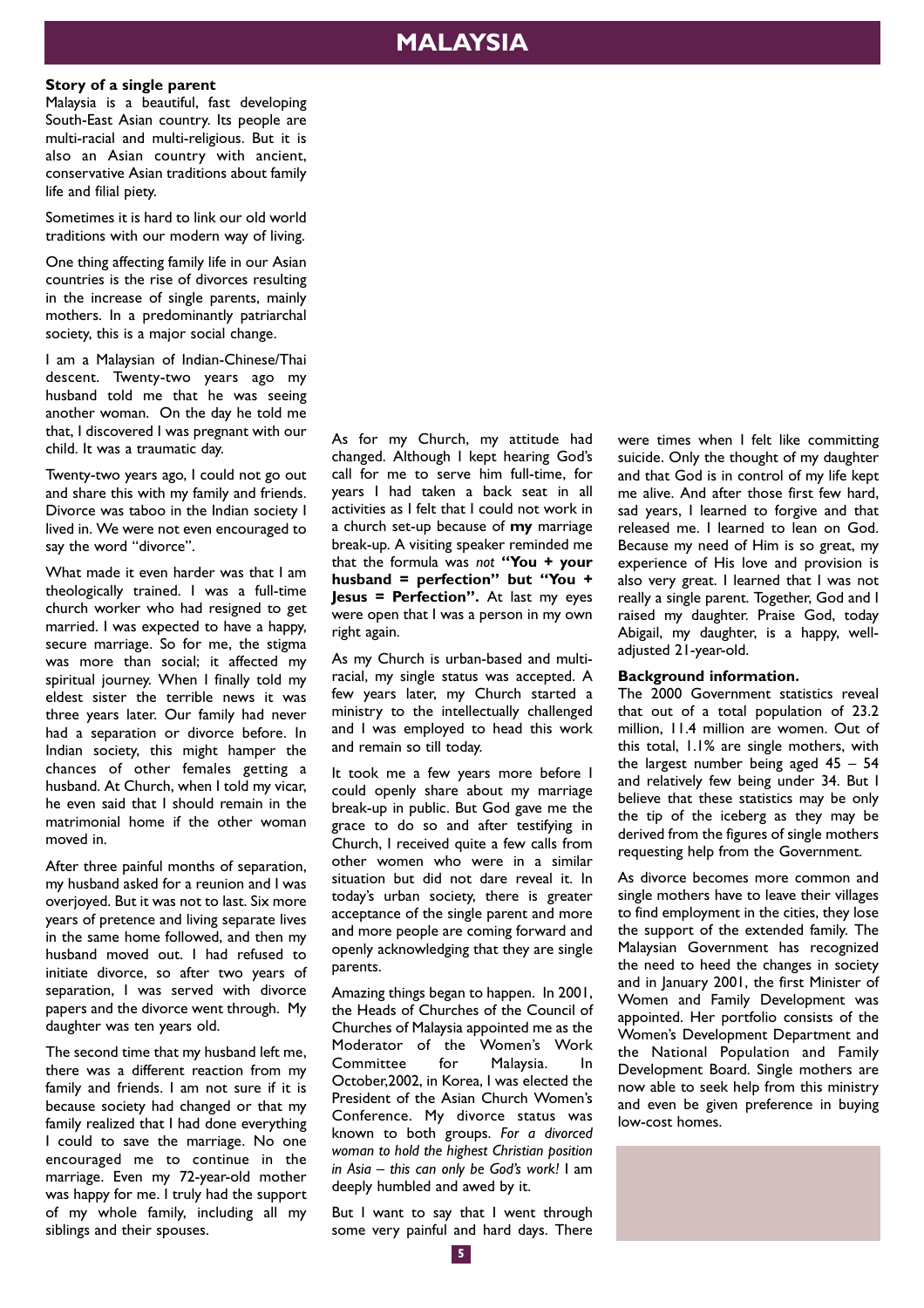### **WEST INDIES**

#### **Grandparenting**

Perhaps the topic – grandparenting – is so dear to me because at the age of two my parents gave me over to my grandparents who were responsible for my upbringing. Looking back over my life with them, I refuse to agree with the popular saying "Grandparents spoil children". I saw them as co-trainers with my parents as they did not go contrary to the discipline administered by them and which was so evident in the lives of my brothers and sisters. At the time I marvelled at the abundance of love and care exhibited by my grandparents, for my brothers and sisters were given equal treatment when they visited.

It is true that grandparents of yesteryear were aged fifty years and upwards, whereas grandparents today are younger and many are still actively engaged at the workplace.

Also for many, grandparenting has become a burden because they have to fulfil the dual role of being grandparent and parents – eg where parents have died from AIDS and where marriages have broken down. Many who thought they would enjoy retirement have had their dreams shattered.

Whatever the situation, we should seize every opportunity to interact with our grandchildren. I thank God for the opportunity to pass on some of the positive things I inherited from my grandparents and which have remained with me forever. Here are some of them:

### **RWANDA**

#### ● Pray for and with them.

- "I love you" must be said to them often.
- When they know they are wrong help them to apologise.
- **•** Instill in them the joy of knowing the Lord and read and tell them Bible stories.

In this Year of the Family, I pray and hope that grandparents would try to stay connected with their grandchildren and so help them develop into well-rounded adults.

### victims) but there is motivation and strength in developing technology being taken even to remote areas.

HIV/AIDS is a problem to the Rwandan in general, as a lot of education is still needed for change of behaviour. There is need for improvement of the health system in general, as the cost of medical services has been growing higher and higher. Having political refugees is another challenge to the country, especially when we want all Rwandese to enjoy the same rights wherever they are.

In any case, there is hope. Rwandans together with the international community are saying: "Never again to genocide". Many Rwandans have returned to their homeland. We experience peace and security within the country. We have a growing number of young graduates who are taking over from those we lost in 1994. We also have catching-up schools for those children who were not able to start primary school as they were in the forest in the Congo.

We hope that we shall be more responsible about HIV/AIDS and stop its spread; we hope that we shall develop our agriculture in order to feed our people; we hope that many Rwandese families will have family planning; we hope that we shall enjoy more democracy as the current Government was democratically elected. And we are looking forward for a revival. Rallies, missions, intercessions take place at different areas and different times, and our Lord will respond mercifully to our prayers.

\* Traditional, popular courts designed to provide village justice with restitution through community service.

**Ten years after the genocide.** Rwanda, a tiny country in central Africa,

featured on all radios and TVs in April 1994 due to the genocide that took place following the plane crash which killed the then presidents of Rwanda and Burundi. For about three months, killings and slaughtering went on unabated. It was only in July 1994, when the Rwandan Patriotic Front took power, that there was the possibility of evaluating the devastation and the desolation of the country: over one million killed and more who fled the country mainly into Congo and Tanzania.

From July 1994, relief and rehabilitation programmes started for the whole country. We wish that the international community had responded three months earlier to stop the killings; but there have been confessions of omissions on the part of UN and other influential countries that had a stake in Rwanda.

What has happened in the last ten years? The current Government tried its best to comfort Rwandese from within and outside the country. Settlement sites were located and built for the returnees and for the

survivors of genocide, as a lot of property had been destroyed by the war; children were able to go back to school; the Commission for Peace and Reconciliation was set up. It has played a big role in programmes for repentance and forgiveness.

Churches and para-church organizations also did a lot in the healing and reconciliation processes. But we still have to face sufferings. Most survivors are widows and orphans. Many who were raped are infected with HIV/AIDS. The country still has to deal with a big number of prisoners –- about 100,000 often kept in unsuitable buildings. Trying the prisoners and feeding them are challenges to the Government. The Government has come up with GACACA\* courts to address the trial of so many prisoners. There are<br>problems arising from differing problems arising from understanding between the survivors and the released prisoners' families in some areas.

Poverty is a challenge to the Government, especially when it has to deal with vulnerable people (widows, orphans, AIDS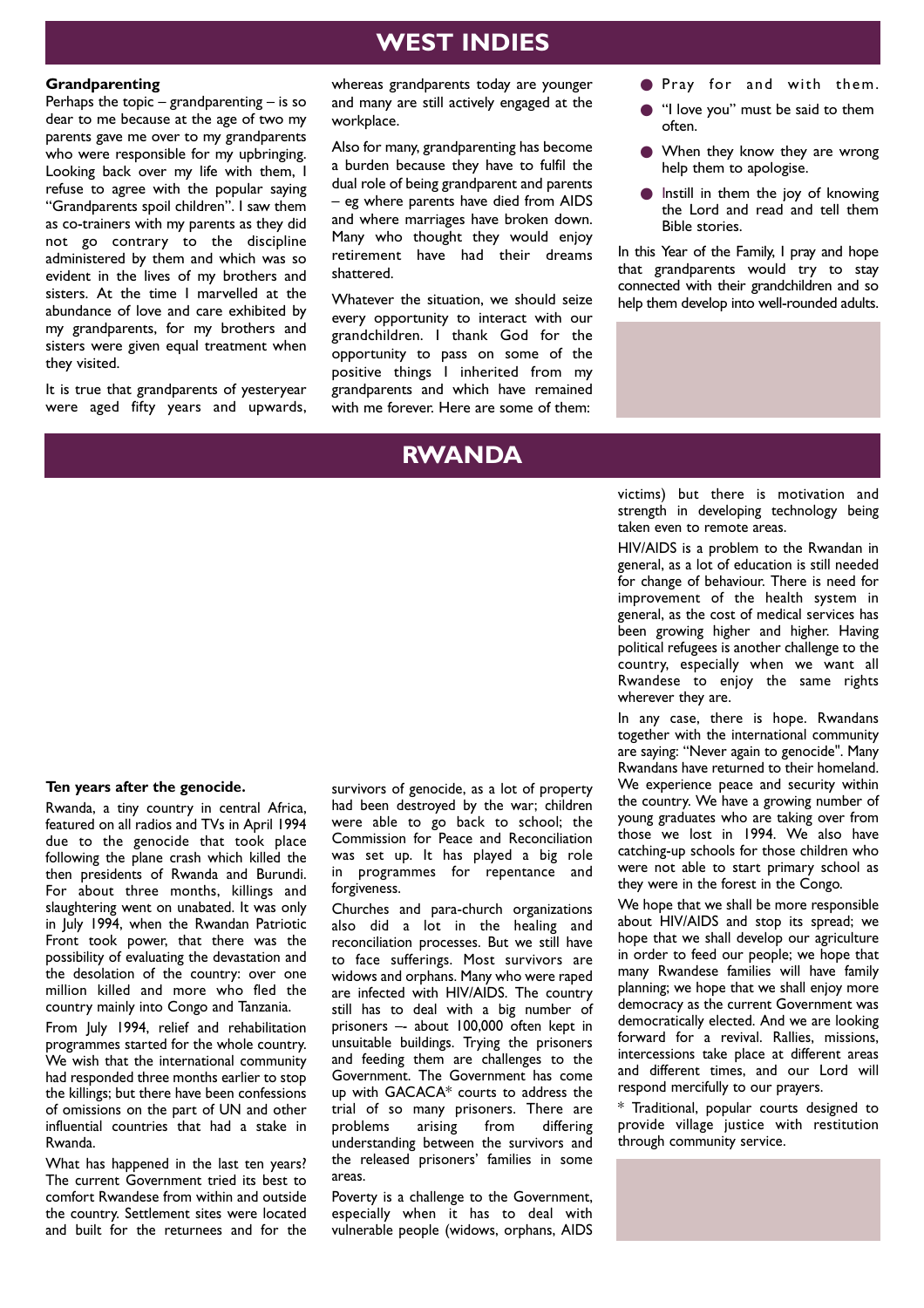### **IRELAND**

#### **Ten years on**

"I never dreamt it would be like this; it's so beautiful," commented friends who recently made their first visit to Ireland.

We live in Portstewart, a seaside resort perched right on the north coast, surrounded by stunning and dramatic scenery. The fact that our friends came to visit us in Northern Ireland is testament to how perceptions of the place have changed over the past ten years. Now Northern Ireland is an acceptable holiday destination. For too long renowned only for the conflict, both sides have called a halt to their hostilities and relative peace has ensued. So our Province is emerging from its chrysalis state as a brightly coloured butterfly.

But if this is now an exciting place to visit, what is it like to live here? What is it like to work and bring up our families? Sadly, we share the same challenges and wrestle with the same issues as any other community in the United Kingdom. Here many families endure poverty and deprivation, are beset by debt, alcoholism

and other social evils and search vainly for employment. There are areas in our cities and towns where one fears to walk at night, places where drug addiction is rife and where there is not the necessary support or education.

Here, the family unit is under a barrage of threats and social workers are snowed under with work; children often ending up as innocent victims. Psychologists tell us that the aggression and energy, which fuelled past para-military activity, is now channelled in other directions and we are aware of a worrying trend in racially motivated attacks.

So we do not blind ourselves to our huge social problems; yet after the darkness of past years we cannot but be optimistic. Over the past ten years especially there is a newfound confidence, a daring to hope for a brighter future; there is a burgeoning belief in our worth and ability. Skies are dotted with cranes symbolising development; the worldwide technological revolution has hit our land no less dramatically than elsewhere and

our children have opportunities to expand knowledge and experience in a way previously unthinkable. Now too, our brightest youngsters see opportunities at home rather than having to move away and our most talented ambassadors who have already left are being tempted back to enjoy a less frenzied lifestyle, excellent education and a sense of returning to one's roots.

We still have a long way to go: politically yet again we are at stalemate; problems must neither be ignored nor must they be exaggerated. We are a proud people, a spirited people, where the family still influences greatly.

In the months and years ahead, I look forward to doing a lot more entertaining of visitors. For the good news is that life has changed and is changing in Northern Ireland and despite everything, it is change for the better.

### **MYANMAR (BURMA)**

from home and mothers looked after the children. Mostly, families stayed and ate together every mealtime. However, nowadays both parents are working outside. The reasons are the improving of technology and living standards and also women are becoming educated.

Sometimes, mothers or fathers went away for two or three years. Some children did not see their fathers till two or three years of age. Somehow, the children learn to be independent and selfconfident.

Nevertheless, the children are now not enjoying the story-telling (we don't have oral culture any more) because of the technology such as children's movies (Power Ranger, Superman, TV games, cartoons). Moreover, there are many children's playgrounds, swimming pools, and games. Somehow, children are becoming very sharp and active but they are facing some dangers. For example, one boy was trying to imitate Superman: he was riding a bicycle and descending the stairs and fell down badly.

In my Christian Education area, that was a big challenge for us. What are the children's needs and how should the church school relate to those needs?

When I was young, my Sunday school teacher taught us Bible stories and gave us pictures for colouring. We were very happy to get these pictures. However, the children nowadays are not the same because of their surroundings. We have

### **Proverbs 22:6**

*Teach a child how she/he should live, and she/he will remember it all her/his life.*

Some time ago, life was easy for people of Myanmar when caring for each other. Parents were not worried about leaving their children alone, knowing that their neighbours would be with them until they came back. The interesting part of past life was our grandparents or our parents spending time with children telling stories. The stories were about the Bible and moral teaching. I believe the positive part of this story-telling was to build up the relationship between children and

parents. It also taught children about what is happening around them and was a strong foundation of the growth of every child to be an independent person.

It was an interesting and simple life. In summer, especially at night because of the hot weather, the children from each family went out and played traditional games. If we were tired, we went to somebody's house and listened to the stories. A few years later, we had cassettes and later still, television became a centre of attraction to everyone – children and parents.

In that time, only fathers worked away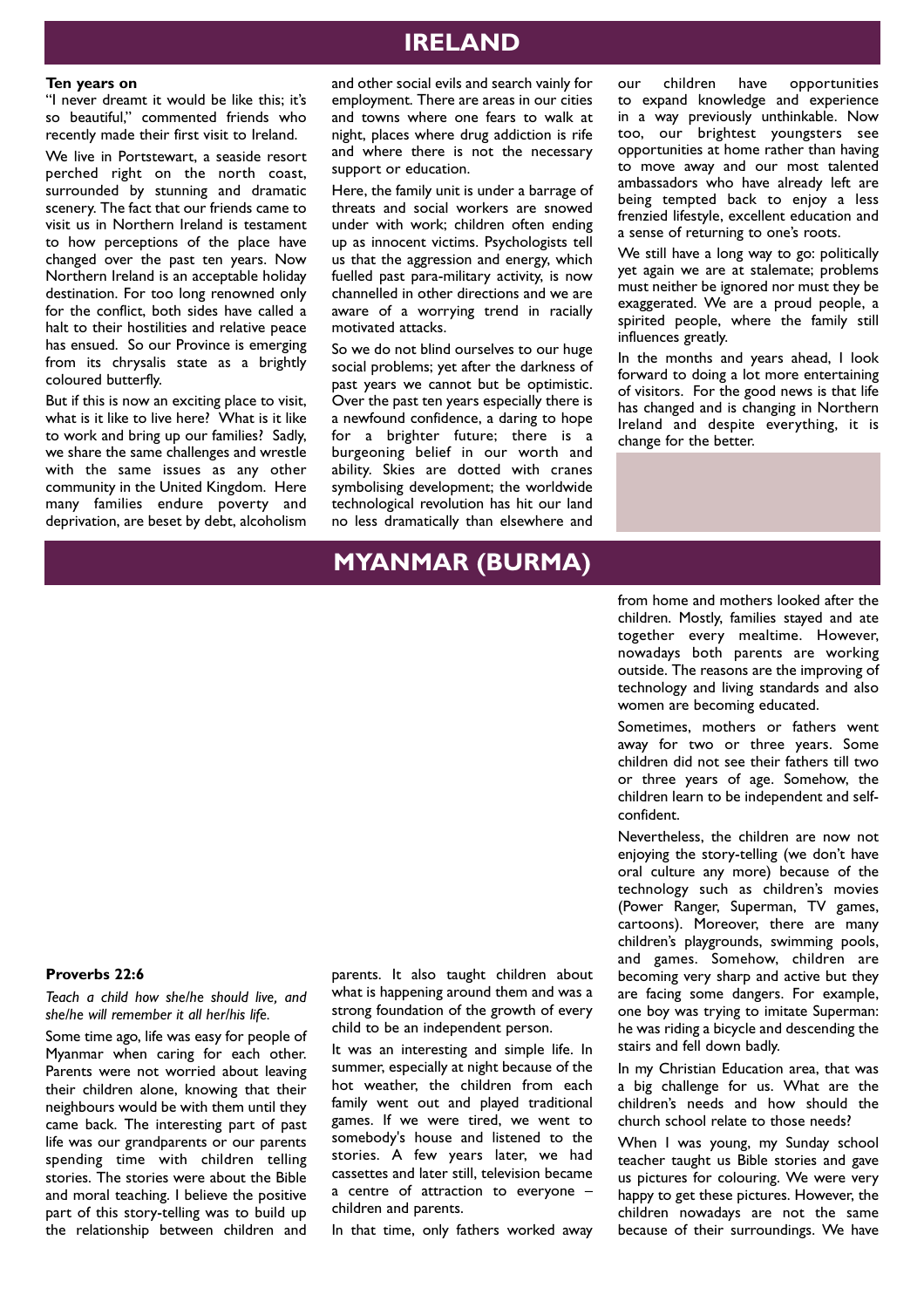to nurture them and meet the needs of the children in the Sunday School and also at home, with parents and children cooperating. For instance, we should give them different exercises such as puzzles, crosswords, maps and so on for their enjoyment and improvement.

The children's VCD organised by the Christian Education department, was produced for the very first time in Anglican Myanmar as one of the teaching methods in the new ways. Children can learn the Christian ethics but also patriotism by singing and dancing from

### **NIGERIA**

It is a decade since the International Year of the Family. 1994 was the same year the Mothers' Union at Mary Sumner House London, planned training for MU trainers worldwide. We trained first at Mindolo Zambia, later in Selly Oak Birmingham.

Since 1994 our trainers have organised workshops for wives of church leaders. We have trained them in leadership roles, group dynamics, communication, conflict management, Bible studies, adult education;' community development, etc. We have been getting feedback on improved relationship with our leaders at Church, Parish, Archdeaconry and Diocesan levels. With attendance at literacy classes established both in towns and villages sponsored by both Church and Government, our women can now read and write. Within this period, the dreaded disease HIV/AIDS emerged.

Awareness programmes have been mounted. In the Diocese of Awka, the Archbishop has trained a lot of personnel to get into the nooks and crannies of the Province to preach the "one man one partner" message. For Family, as was revealed to me, is an acronym for Father And Mother In The Lord's Yard.

More people have come to receive Christ into their lives. More new churches have sprung up, some to preach the good news, others to steal the sheep and consume them. It is discovered that some poor families have grown poorer within the decade. Some families have migrated due to religious intolerance and the Church is rehabilitating them.

In the decade, our environment has grown increasingly unhealthy. The Government has not provided places for refuse disposal and in consequence, the whole place is littered with polythene and filth. The farmer may soon find it difficult to till the soil for planting as the unburnt polythene will cover up the soil. The Anglican Diocese of Jos has published a handbook on a campaign for clean and safe environment.

Glory to God for changes and thanks to Him for using men and women.

these songs.

In this VCD which includes 16 songs, about 380 children participated. Some are from the Outstanding Children camp and some are in Sunday School at Yangon churches. (Outstanding Children are those selected for being active and clever in their diocesan camps.) Some children are orphans from Orphanage in Mandalay diocese and some are in Deaf school in Yangon. Some of the children are healthy and some are unhealthy; some are rich and some are orphans; some children are clever and some are ordinary, but they are all happy in their camps, their school and their lives. God loves them and so they all are equal as God's children.

It is important there are links between the Church School teachers and parents in the home because Christian education is more than Church School. Both the home and the school are working with the most valuable objects on Earth, so that the children can find the same attitudes as God's children.

### **UNITED KINGDOM**

#### **Development of parenting programames**

When the profile of family work and the need for its development was raised nationally in 1994, members of the Mothers' Union, always passionate about parenting, were convinced about the need to support parents. Many volunteers worked tirelessly running crèches and playgroups, organising holidays and celebrations. Looking towards the new Millennium, the MU considered how it might develop its work further. Research findings reported in 1994 influenced the decision-making:

- **O** considerable support was being given by Christians in their churches and communities to parents in groups
- parents who attended valued the groups immensely
- parents benefited most when the group was facilitated and most groups were not.

It seemed that the most urgent need was for trained Facilitators who understood how parents in groups behave so that they could ensure that confidence was increased as parents made friends, and acquired knowledge and skills for relating with their children. So the MU Parenting Programme was born in 2000 – a training course for

volunteer parenting-group Facilitators. Its accreditation through the London Open College Network means that the Facilitators work to a national standard. It also enables partnerships to happen; for example health visitors and midwives encourage parents to come because they know that the course is well facilitated.

So far over three hundred people have completed the taught course in the UK and Ireland. Once started, very few drop out of the programme – so multiply the number of Facilitators by the number of parents that come to their groups and you will see that the potential for developing more confident parents and children is great. Let the parents speak for themselves!

*"I have been a parent for over 15 years and attended the parenting group unsure what I could possibly get out of it. I now realise that the answer is a lot."*

*"I didn't have a very good parenting model, so although I knew what I wanted to achieve, I wasn't confident about how to go about being a good parent or even if I could. Now I am a lot more confident."*

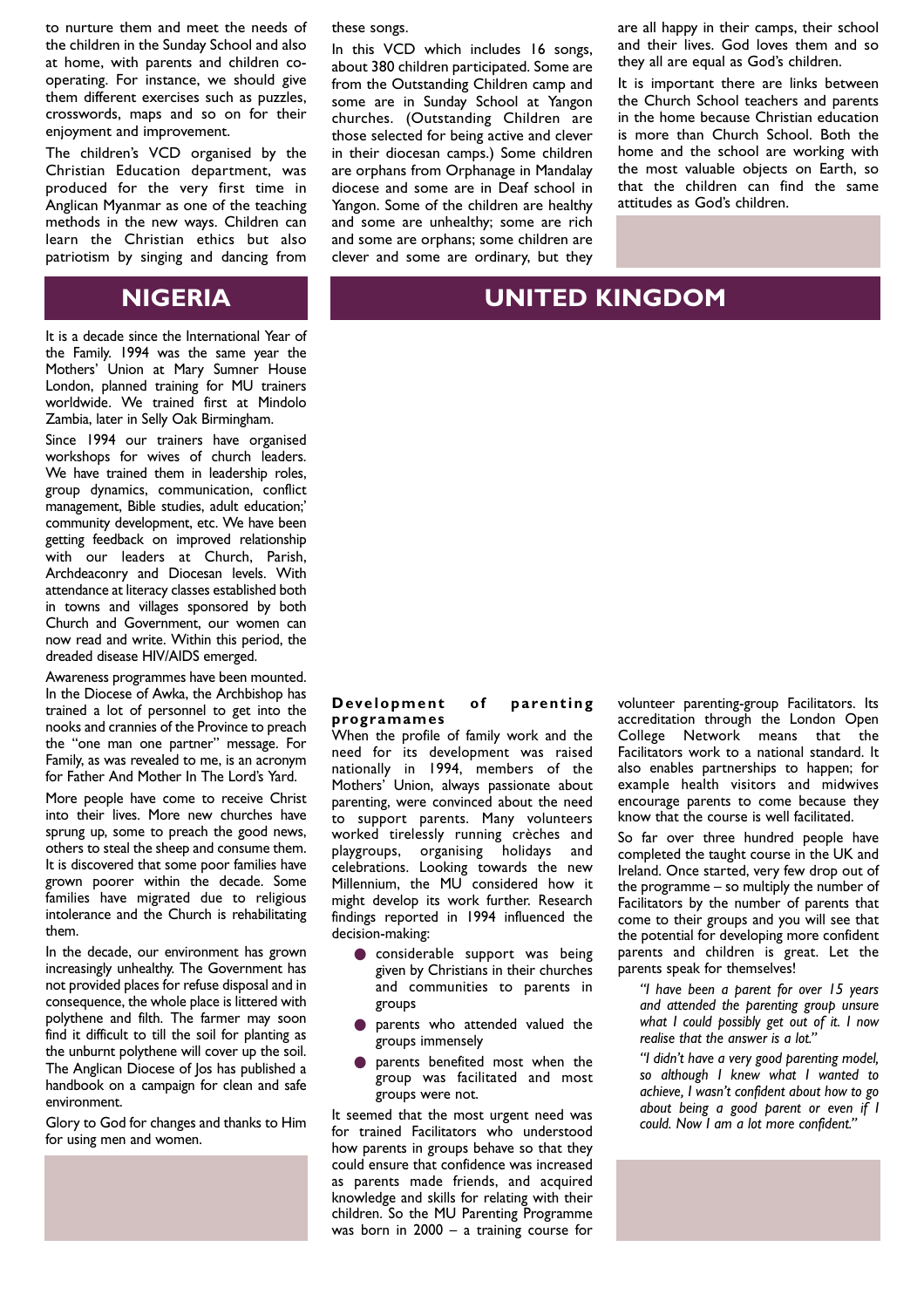### **WALES**

### **Change and challenge.**

During the past few years, Dioceses here in Wales have developed their own projects and work with children and families. This was necessitated by the withdrawal, due to financial reasons, of The Children's Society – a major voluntary organization linked with the Church of England and for many years the Church in Wales. The projects developed have included a network of small family centres in the Diocese of St David's, and a healthy-living centre in the Diocese of Bangor. The Diocese of Llandaff already had extensive amounts of work being undertaken – growing out of long established work at a mothers' and babies' project. Here in the Diocese of Swansea and Brecon, the major focus of our work over the past few years has been in the City of Swansea, a coastal port of some 200,000 that had been at the forefront of industrialisation in Britain but now struggles with finding a postheavy industry future with all the social and economic challenges that this brings.

Our social responsibility work in the Diocese is centred on two large Family Centres which act as the base for a range of children and family-focused work designed to create the potential for social change and growth in some of the more socially challenged areas of the city. Two new centres are planned for 2004/2005.

A recent visit from the Compass Rose Society of the Anglican Communion enabled us to explore and explain our work and to articulate that one of the great joys over the past few years in our work in Swansea is that it has been done in partnership with others – with local communities, other voluntary sector agencies and with the State. This has enabled the work to have a far greater impact than if we had simply "gone it alone". During 2003 the Diocese of Swansea and Brecon was the recipient of the Lord Mayor of Swansea's Community Regeneration Award for the Most Supportive Partnership Agency. Traditionally, in Britain, the Church had been at the

forefront of the development of welfare provision which was then taken up by the State. It is good to see that the Church is again being recognised as a valued partner in this field. Our work in Swansea and Brecon continues to change and develop as we seek to make the best use of the small resources we have available. Increasingly, the emphasis of the work is taking a longer-term view of social change and growth. Evidence suggests that many of the problems and difficulties encountered by individuals in their later lives are rooted in early childhood experiences and development; consequently, child-centred initiatives to develop self-esteem from an early age are now the focus of many of our activities.

### **SOUTH AFRICA**

survive. Most of them are poor, sickly, semi–literate and unskilled. Parenting during periods of rapid social change is difficult even for young adults, yet nowadays that high, impossible task rests on weary, aged shoulders.

Another first is the question of "child-headed" households where immature teenagers are catapulted into parenting their siblings. The financial assistance offered by the Government is most appreciated but it cannot replace parental love, support and guidance.

Most families find themselves trapped in a cycle of poverty. Hopelessness and helplessness torments most ageing parents as they bury sons and daughters on whom they had pinned all their hopes. These sons and daughters had been put through education using all the meagre resources that families could scrape together. Instead of improving the lifestyle of the parents, they die – leaving behind a burden of orphans. Sometimes, these potential breadwinners die after a protracted illness that drains whatever resources they had begun to accumulate.

There is an increase in street children as well as abandoned babies. Child prostitution is also rearing its ugly head as some orphans explore other ways of making ends meet. Sexual abuse of infants and young girls is fuelled by certain myths that go around despite education programmes. For example, there is a rampant myth that sexual intercourse with a virgin cures AIDS.

As can be deduced, women and girls are the most hard-hit. They care for the sick, they initiate and maintain support groups, they look after the orphans BUT they sometimes get blamed for the spread of HIV/AIDS. Because of the patriarchal nature of society, male infidelity is not just tolerated but it is actually accepted as normal.

In some families, relationships are forever strained as one or both parents reject their HIV-positive child/children. In other families, parents quarrel and blame each other. There are also instances where fear of rejection and stigma results in suicide and divorce. There have been cases of murder where angry HIVpositive male partners identify their sexual partners as the reason for their status and decide to kill them. These are the challenges that families have to deal with.

A lot of women who live in rural areas and are either illiterate or semi-literate, get infected and die without knowing what hit them. Their husbands, who work in cities away from home, might outlive them as nutrition is relatively better in the cities.

The magnitude of the problem has forced government, civil society and faith-based organisations to form partnerships that share ideas, skills and resources.

We hope for a miracle that will activate the link between knowledge and behaviour, because while many people know the facts about HIV/AIDS, they still behave irresponsibly. An internalisation of acceptable moral values as well as the realization that noone is above HIV/AIDS remains an ideal for which we strive. As the Archbishop of Cape Town says: "We are working for a generation without AIDS but in the meantime we must ensure that nobody dies or cares alone. We must work at extending life through treatment and aggressive prevention."

#### **HIV/AIDS**

There is excitement and hope as we celebrate ten years of freedom and democracy. New opportunities have emerged in most spheres of life for all families. Laws that seek to enhance family life and to support the young, the aged and the disabled are in place. Unfortunately a dark cloud threatens to eclipse the rainbow of hope and excitement. That cloud is HIV/AIDS.

The statistics are quite scary  $-$  1500 new infections as well as about 600 deaths daily. As we watch graveyards filling up, as families bury several members (mostly young breadwinners), as we attend funerals of friends, colleagues, relatives and fellow believers, the statistics become real people.

Family life is changing as new family patterns emerge. There are no reference points as these are "first–time" situations in our communities. We find ourselves having to "change tyres while a car is in motion", as we try to find answers and solutions to problems that nobody ever imagined.

Orphans have to be "parented" by aged grandparents who are themselves battling to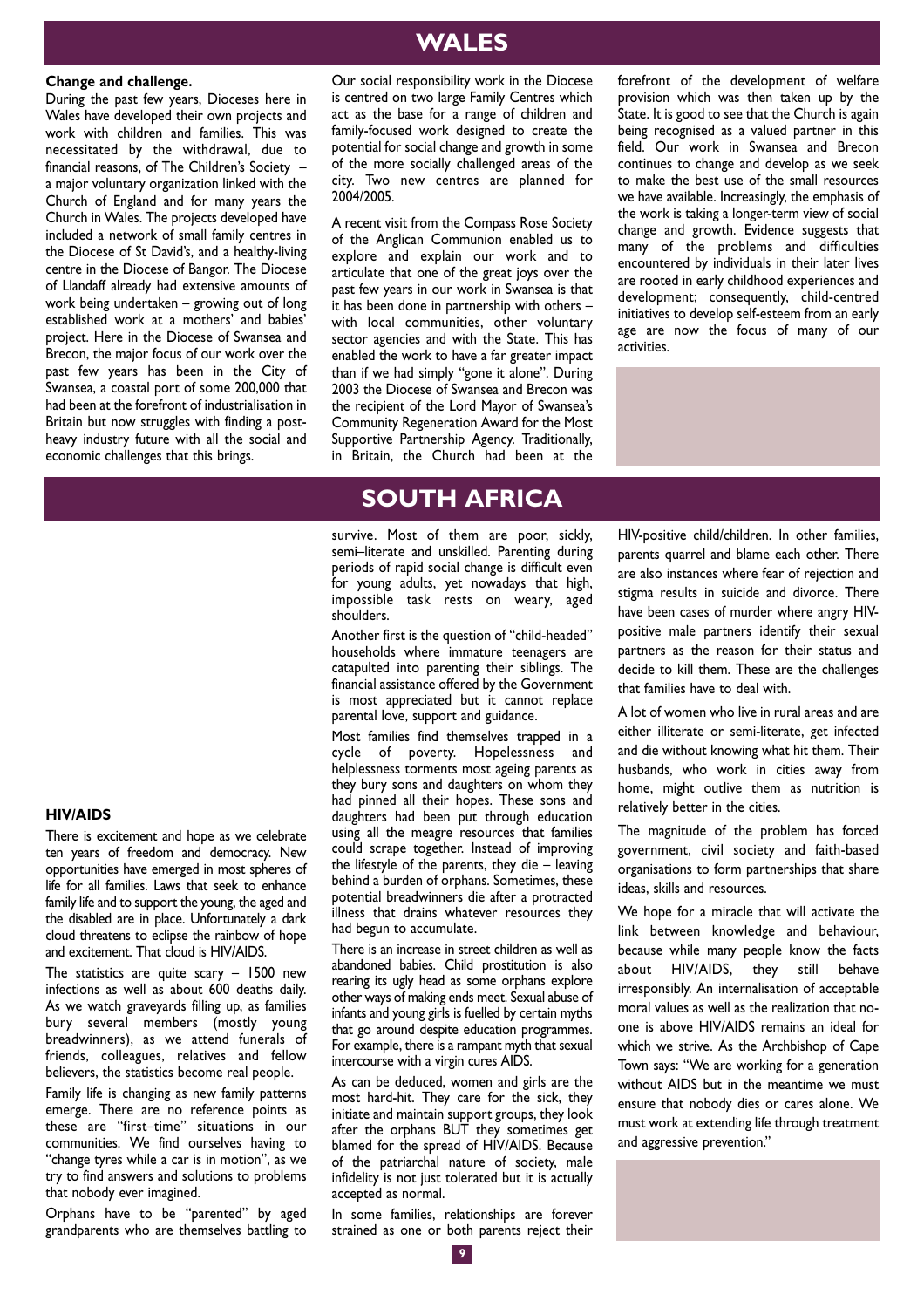### **UGANDA INDIA**

### **HIV/AIDS**

There are now said to be 40 million people affected by AIDS throughout the world.

Of these, five million are found in India, where I have recently been in charge of a hospice for HIV/AIDS patients. The Hospice is situated in Tamil Nadu, South India, one of the worst affected states in India, and the need for it became clear in the early 1990s.

At first, people came to the Hospice as individuals and were often very afraid and depressed after having been diagnosed HIVpositive. They were referred through doctors, local hospitals and social workers. Others just turned up seeking help. Gradually, after much local AIDS awareness teaching, couples began coming for help and then whole families. The programme of the Hospice originally concentrated on residential care, but soon extended to village clinics, health teaching, home care and seminars. Caring for the individual was not enough. The whole of society needed educating and the best way of making contact was to show our care and concern through giving medical care in the villages and health teaching in the schools.

The Hospice today cares for men, women and children and has facilities for families to stay together and also for the children to continue at the Hospice after the death of one or both of their parents. A number of patients come having been completely rejected by their families. It is often the middle-class, Christian family who finds it most difficult to come to terms with one of its members being HIV-positive. But there is often one member of the family who will stand by them, and this makes a tremendous difference to the patient's state of mind. Because AIDS affects the immunity of the patient, their mental state is very important. A fear of immediate death leads just to that  $-$  an early death. But a patient who, after coming to the Hospice, grasps the hope and acceptance that is offered, seems to receive new life and strength to turn and help other patients.

In the early days of the AIDS epidemic, it was assumed that everyone contracting the disease had an immoral life style. However, that is far from true. Some patients have received infected blood before having an operation. Others have been given an injection with a non-sterile needle. For such, the diagnosis of HIV-positive is a terrible shock. Sometimes, there is deep anger, resentment and bitterness. This happens especially where there is an arranged marriage, and it is discovered after the ceremony that one of the couple is HIV-positive. This has a devastating effect upon both families as well as the couple themselves.

One sad example was the story of a couple who came with a small boy. His mother was desperately ill with advanced TB. She tested HIV-positive when she had gone for

### **HIV/AIDS – Amigos Project**

When my wife's cousin Joy was diagnosed with AIDS in 1994, little did we know then that ten years later we would be running a small charity helping to care for the many orphans this pandemic is leaving behind. Joy worked as a missionary nurse/midwife in Zimbabwe for 20 years: her death impacted on us as a family, but the realties of AIDS didn't seem to register until we had the opportunity to visit Africa and experience the devastation first-hand.

Amigos International came about as a result of visiting Tanzania and Uganda and seeing so many children orphaned by one of the biggest human disasters the world has ever experienced. The UN predicts that the number of children orphaned as a result of AIDS in Sub-Saharan Africa will plateau at around 40 million by 2030. These children are mainly affected and not infected by the HIV virus: the majority will survive, though around 10% may die of AIDS.

By and large Africa's vast number of children are hungry to learn, knowing full well that their future depends on having an education. Over the past three years, the Amigos Project has been helping Ugandans feed, house and educate around 150 children in the Makindye area of Kampala, Uganda. We fund a junior school/orphanage facility and last year added a

secondary school. Working with the Ugandan Government, we have put together a training farm project for 2004 that will cover all aspects of farming and vocational training, teaching new and resourceful skills and techniques for AIDS orphans and poverty-stricken young people from all over Uganda. It will eventually be self-sustaining, mainly from the incubation and sale of around 10,000 chicks per week. We hope to be able to train 50 to 100 students per year and help them start up their own chicken projects as well as giving them opportunities to learn other practical skills. In turn, this will help improve and enrich the local communities in which they live. Our aim is to equip each student with not only a basic education in reading, writing and maths, but also biblical principles, chicks or seeds and/or vocational tools including computers, sewing machines, typewriters, carpentry, metalworking, mechanics, plumbing, building and leatherworking.

We believe that the Church has a vital role to play in bringing hope and a future to these vulnerable children.

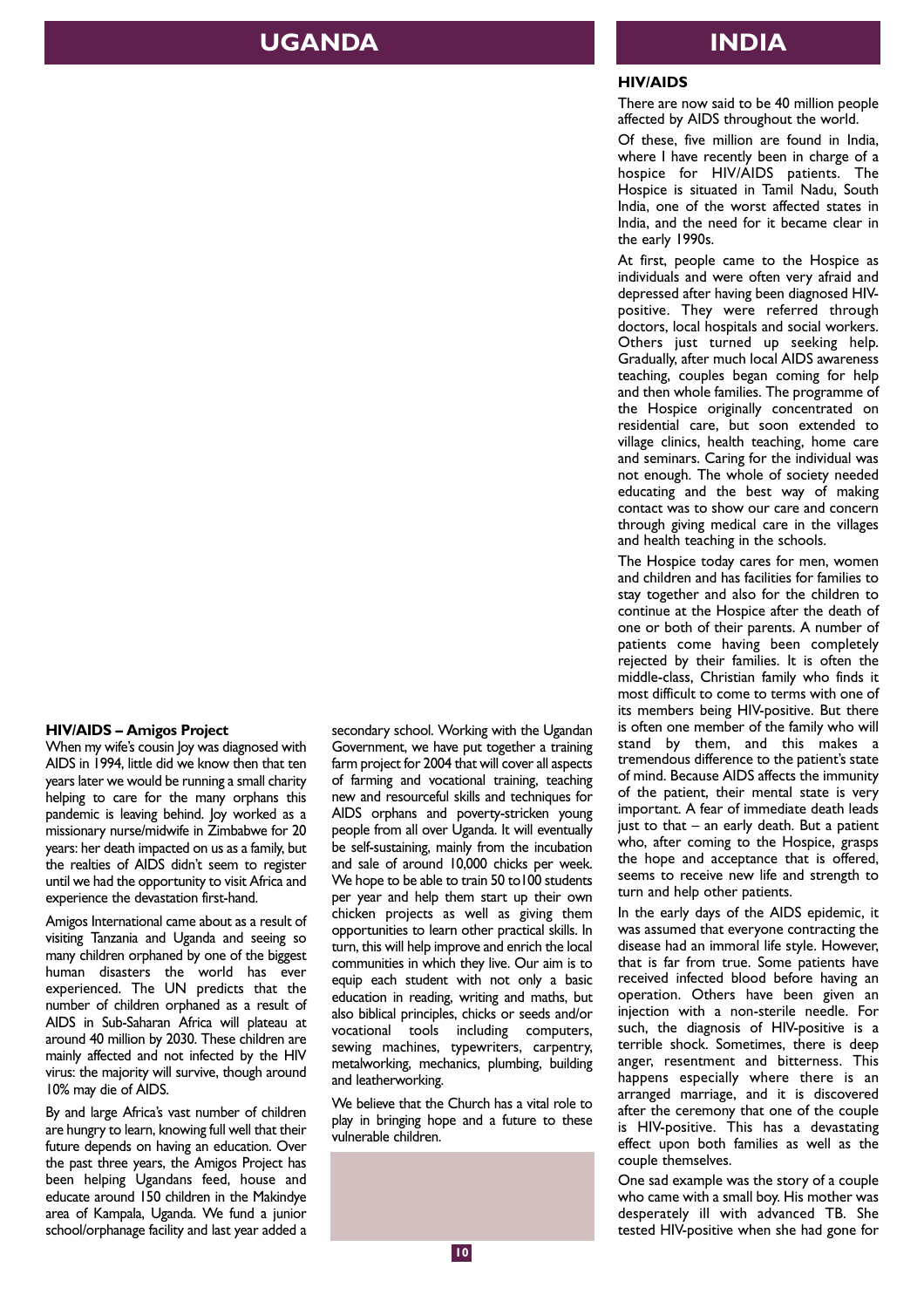antenatal treatment. The couple spent every penny they had on her treatment but to no avail and she died some six months later. The father too was found to be positive and the little boy. All this came about because the mother had been previously married to a lorry driver, who had died. Being illiterate, she had no idea he had died of an AIDS-related disease and that she too was infected. So three people had become infected in total ignorance. The good news is that the father and the boy continued living at the Hospice. Both are doing well. The father works on the land surrounding the Hospice and helps to produce a good crop of vegetables. He also cares for the cows which provide the patients with fresh milk. His son goes to the local school where he is accepted lovingly and receives an education.

Much more needs to be done to encourage families to care for AIDS affected members without fear, but until that time the Arulagam Hospice (which in Tamil means the House of Grace) is able to supply encouragement, acceptance and hope to those in need.

## **NEW ZEALAND/AOTEAROA**

### **Families' Commission**

Probably the very best thing to be happening in New Zealand in this "International Year of the Family" is the establishment of a Families' Commission by our Government. In our last Parliamentary elections, one of the minor parties campaigned on a "Back-to-basics, good-oldfashioned family values" ticket, and attracted a high number of votes. Unfortunately, the majority party elected is not so much in accord with the Mothers' Union outlook. Their official line is that the nuclear family as we have known it, with two parents bringing up their children within marriage, is no more important than a solo-parent with children from casual relationships, or any other variation that the word "family" could be applied to. These two parties are now in coalition, and the trade-off for votes has resulted in a Bill authorising establishment of the Families' Commission to monitor all legislation which might affect "the family".

Learning from our failure to stop a Bill legalising prostitution (which passed by one vote), the Mothers' Union made representations at an early stage of the Bill to establish the Families' Commission. Our submissions were accepted, and the Bill passed. There is to be one leading commissioner, three full-time commissioners, and three part-time commissioners, and we accepted the invitation to submit a nomination for one of the part-time positions. The Commission is due to come into effect in July, and we do not know yet who has been appointed, but the Mothers' Union has been advised that, of the 190 nominations received, ours was not successful. However, we intend to monitor the Commission's work very closely, and hope to have a strong input into it.

All in all, New Zealand is a great little country in which to bring up a family. The recent immigration of new citizens with cultures previously unknown is providing us with challenges, and "building relationships" within the family of New Zealanders is something we need to learn.

### **CANADA**

The diversity of family structure in Canada has encouraged us to define family in functional terms – as a core group of people who are deeply committed to each other and the responsibilities of assisting each other through the challenges of life: caring for children, the ill and the elderly. Launching young people into education, training jobs and careers and establishing new homes also requires intensive support and guidance from family members; often needed yet again when job loss or career change occur.

The International Year of the Family in 1994 emphasized the importance of community support for the family in meeting these challenges. Canadians seek to provide this support through advocating for familyfriendly legislation and where necessary, developing community projects.

Canadians look to their governments for leadership, and governments at all levels – municipal, provincial and federal – are monitored and lobbied by advocacy groups. Advocacy has also intensified at the international level, where the United Nations agreements set a standard for our evolving global community. Specifically, a coalition of advocacy groups in Canada has focused on utilizing the UN review process of the World Summit on Social Development, to keep the national Government alert to the important issues of poverty, employment and inclusion, which were the focus of this Summit. Provincial governments have already begun

appointing personnel to analyze all pending provincial policy and legislation for its impact on families. Some achievements include the recent legislation giving one full year of parental leave for new mothers or fathers, paid at 60% or more of salary. Government also encourages, with funding, programmes which address the critical "early years" of childhood, since these years are believed to have far-reaching impact on child's development. Another improvement has been legislation allowing for eight weeks' leave for employees who must care for a dying relative.

In a practical way, churches and other groups provide day care, elder care and, occasionally, a project such as Habitat housing where everyone helps to build a home for a needy family. Governmentsponsored job programmes provide salary replacement to small businesses who hire youth for that essential first employment. Partnered with the YWCA (Young Women's Christian Association), governments contribute to skill-building programmes for women, of all faiths, which include on-the-job experience, shown to result in an 80% success rate for full-time employment. Recently, professional social

**11**